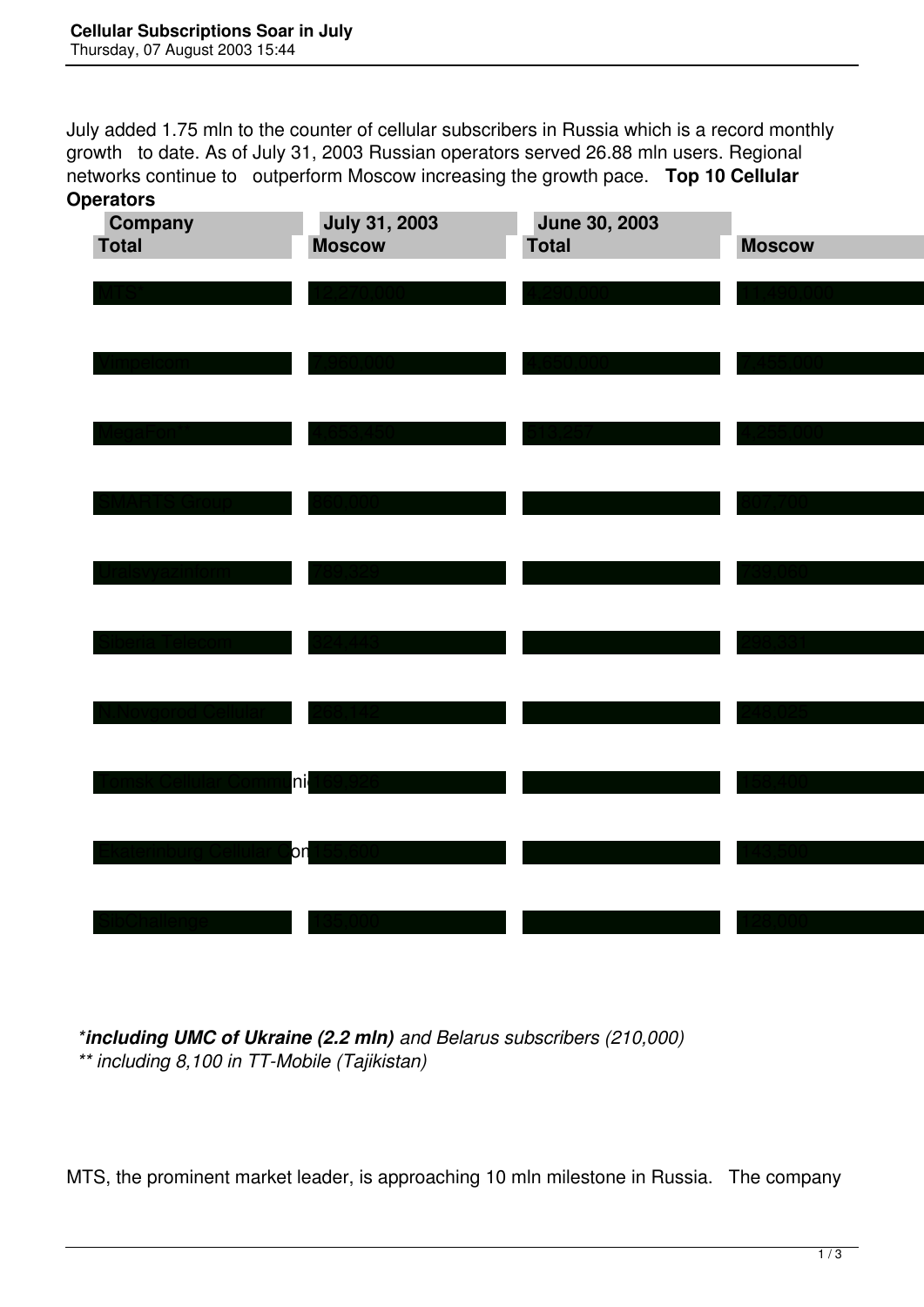also controls Ukrainian Mobile Communications with 2.2 mln users and has a JV in Belarus that enlisted 210,000 users by the end of July.

On August 6 Vimpelcom announced that it has reached 8 mln subscribers. Recently launched network in St.Petersburg attracted 23% of new subscribers in July which is a good result for the new market entrant. Vimpelcom now has more than 80,000 subs in St.Pete and the region.

MegaFon, third-largest Russian operator, also did a good progress in July attracting 23% of all new users in the country. It is likely that the company may break through 5 mln in August.

Please note that we did not consolidate SibChallenge subscriber base into MTS numbers despite the recently announced acquisition. We plan to start the consolidation as soon as the deal is officially closed.



## **Russian Cellular Market Breakdown, July 2003 Shares in Net Additions, July 2003**